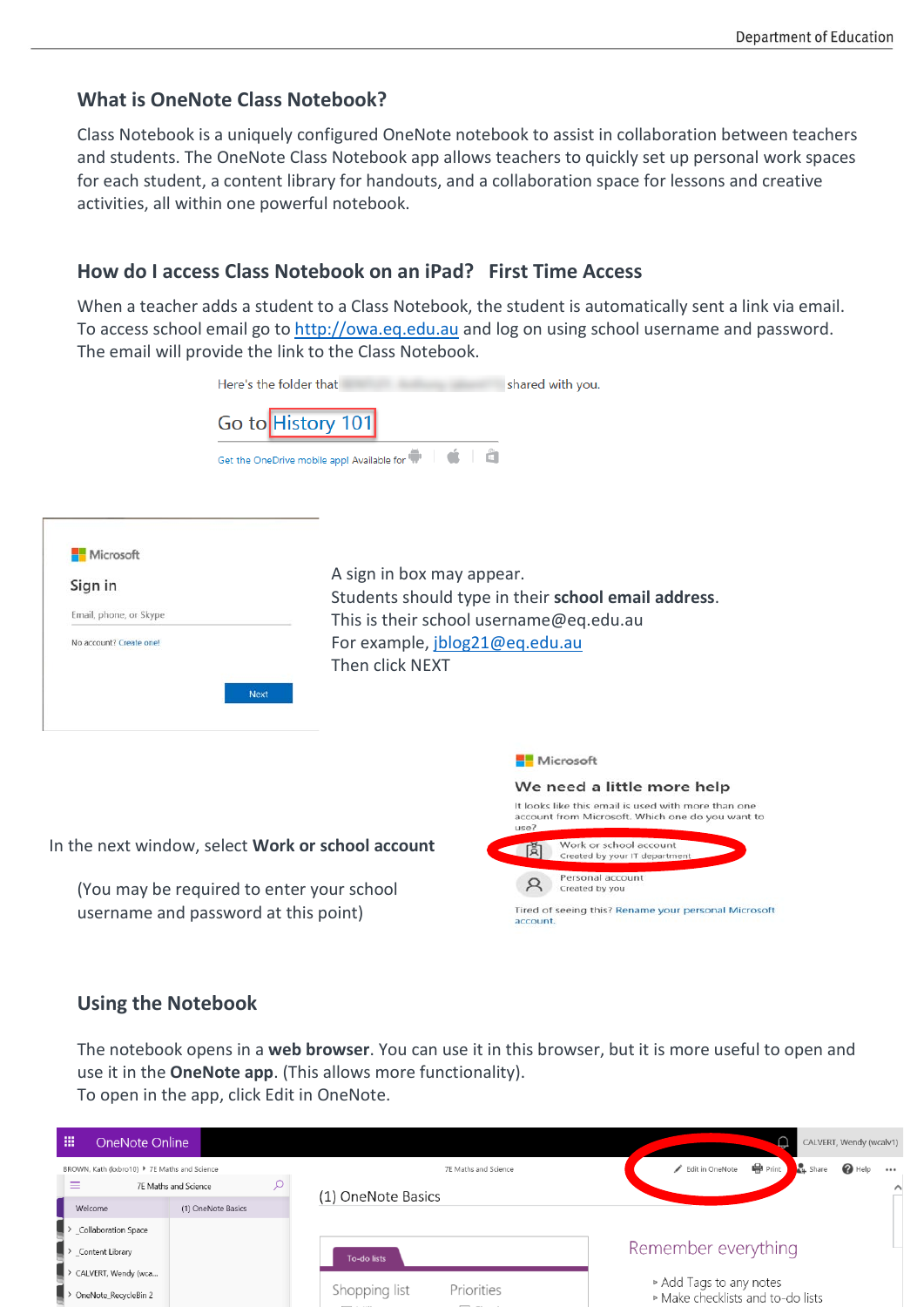

OneNote is then launched and you can now access the Class Notebook in the OneNote app.

| INSERT<br>HOME<br><b>FILE</b><br>X Cut<br>in Copy<br>S Format Painter<br>Clipboard<br>Notebooks | <b>DRAW</b><br><b>HISTORY</b><br><b>REVIEW</b><br>VIEW<br>Calibri Light - 20 - : = - : = - < = + + 4<br>B $I$ U also $X_2$ - $\mathscr{Y}$ - A - $\equiv$ - $\times$<br>Basic Text<br>Welcome | <b>LEARNING TOOLS</b><br><b>CLASS NOTEBOOK</b><br>$\sqrt{$ To Do (Ctrl+1)<br>Heading 1<br>Heading 2<br>Styles<br>Collaboration Space Content Library CALVERT, Wendy (wcalv1) CALVERT (Collaboration Space Content Library | Mathematics<br>$\overline{P}$ $\overline{O}$<br>$\equiv$ Important (Ctrl+2)<br>To Do Find<br>? Question (Ctrl+3)<br>Tags<br>Taci<br>Tags | OBJECT<br><b>FDI</b><br>Outlook<br>Email<br>Tasks<br>Page<br>Email | COOPERATION<br>LINK<br>B<br>Meeting<br>Launch<br>OneCalendar<br>Details <sup>®</sup><br>Meetings<br>Tools | ŋ,<br>PΔ<br>Pin to<br>Custom<br>Desktop - Styles<br>Onetastic | 錾<br>38<br>TOC<br>Download<br>Macros | $\mathcal{L}$<br>Edit<br>Macros * Macro<br>MACROS | $\mathbb{R}^2$<br>$\mathbf{G}(\mathbf{F})$<br>New.<br>Settings<br>Search (Ctrl+E) | CALVERT, Wendy (wcalv1) -<br>$\hat{\phantom{a}}$<br>$\Omega$ |
|-------------------------------------------------------------------------------------------------|-----------------------------------------------------------------------------------------------------------------------------------------------------------------------------------------------|---------------------------------------------------------------------------------------------------------------------------------------------------------------------------------------------------------------------------|------------------------------------------------------------------------------------------------------------------------------------------|--------------------------------------------------------------------|-----------------------------------------------------------------------------------------------------------|---------------------------------------------------------------|--------------------------------------|---------------------------------------------------|-----------------------------------------------------------------------------------|--------------------------------------------------------------|
| Numeracy<br><b>MSSC Maths Faculty</b><br>Handbook                                               | $\checkmark$<br>(1) OneNote Basics<br>$\ddot{\phantom{0}}$                                                                                                                                    |                                                                                                                                                                                                                           |                                                                                                                                          |                                                                    |                                                                                                           |                                                               |                                      |                                                   |                                                                                   | + Add Page<br>(1) OneNote Basics                             |
| <b>ICT Cafe</b><br>Murrumba Notebook                                                            | v<br>To-do lists<br>$\ddot{}$                                                                                                                                                                 |                                                                                                                                                                                                                           |                                                                                                                                          |                                                                    | Remember everything<br>▶ Add Tags to any notes                                                            |                                                               |                                      | <b>BK</b>                                         |                                                                                   |                                                              |
| 2018 Access<br><b>JCE</b><br>10 Specialist Maths                                                | Shopping list<br>v<br>$\vee$ Milk<br>$\mathbf{v}$<br>7 Oranges<br>Potatoes<br>$\checkmark$                                                                                                    | Priorities<br>$\Box$ Check messages<br>* Call Dave<br>? Follow up with Jim                                                                                                                                                |                                                                                                                                          |                                                                    | ▶ Make checklists and to-do lists<br>► Create your own custom tags                                        |                                                               |                                      |                                                   |                                                                                   |                                                              |
| 2018-Office-Online-Class-<br>and-Staff-Notebook-Re<br><b>Sporting Challenge</b>                 | $\triangledown$ Bread<br>$\Box$ Cereal<br>$\vee$ Sugar<br>$\checkmark$                                                                                                                        | Schedule appt.<br>Call Janet                                                                                                                                                                                              |                                                                                                                                          | HOME                                                               | To Do<br>Tag                                                                                              |                                                               |                                      |                                                   |                                                                                   |                                                              |
| <b>Senior Secondary</b>                                                                         | $\mathbf{v}$                                                                                                                                                                                  |                                                                                                                                                                                                                           |                                                                                                                                          |                                                                    |                                                                                                           |                                                               |                                      |                                                   |                                                                                   |                                                              |
| SPN082F<br>ICT Cafe                                                                             | $\checkmark$<br>$\checkmark$<br><b>Flight details</b>                                                                                                                                         | Sights to see                                                                                                                                                                                                             |                                                                                                                                          |                                                                    | Collaborate with others                                                                                   |                                                               |                                      |                                                   |                                                                                   |                                                              |
| OneNote-Training-Resour<br>ce-2018<br>7E Maths and Science                                      |                                                                                                                                                                                               | Transportation                                                                                                                                                                                                            | Reservation                                                                                                                              |                                                                    | ▶ Keep your notebooks on OneDrive<br>Share with friends and family<br>Anyone can edit in a browser        |                                                               |                                      |                                                   |                                                                                   |                                                              |

To open other Class Notebooks for other subjects, repeat the process of clicking the emailed link and then opening in the app for any Class Notebooks your require access to.

This warning might appear if you are using a computer. Select **Allow**